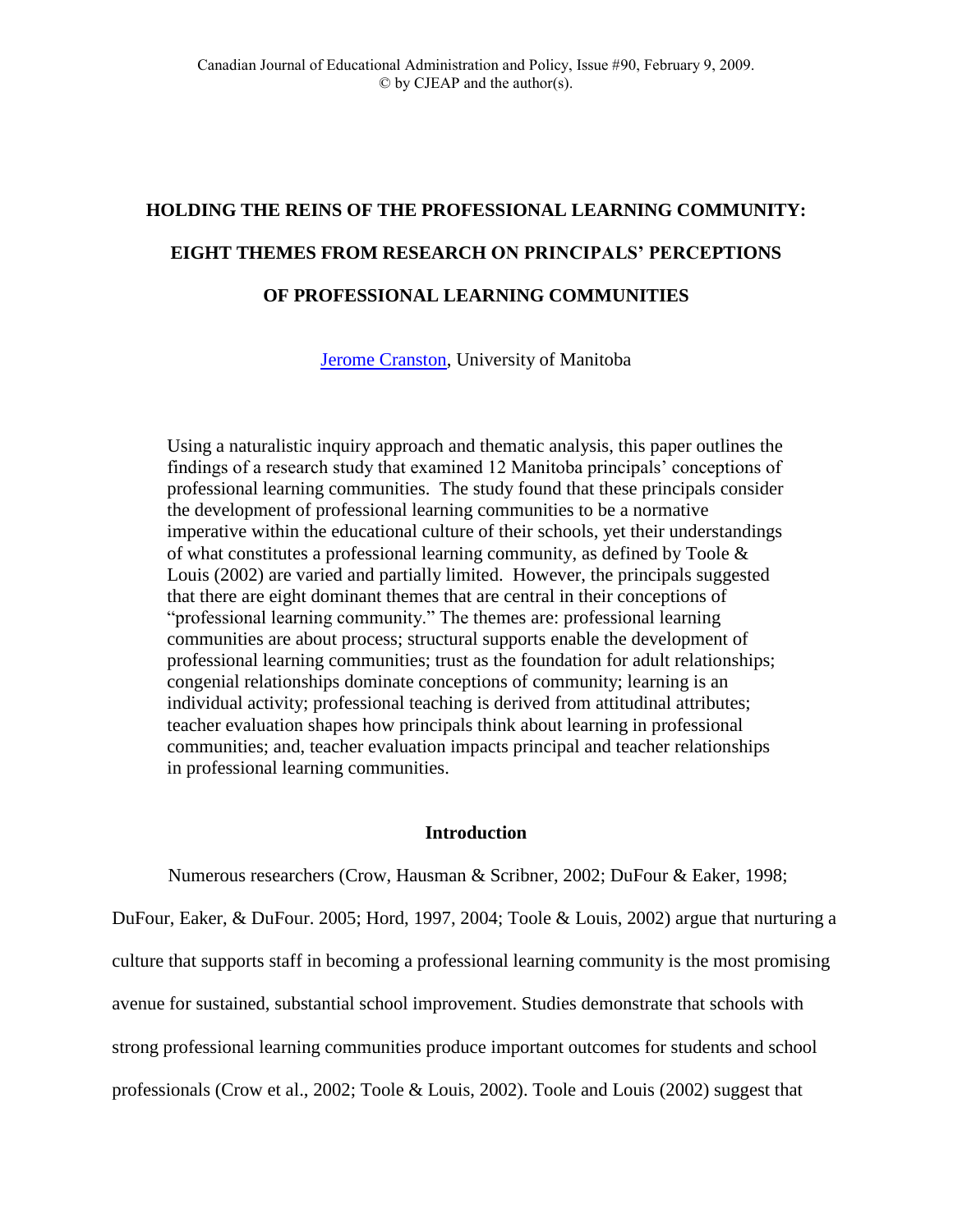cross-cultural research findings indicate that professional learning communities lead to improved school functioning. A professional learning community is seen as a powerful staff development approach and potent strategy for school change and improvement (Hord, 1997, 2004). School improvement efforts require that, at the school level, staff work collaboratively to solve educational problems through the development of a robust community of learners who will to take responsibility for, and be committed to, achieving student outcomes (Blase & Blase, 2003).

A problem facing research on professional learning communities has been a conceptual one, and while some suggest that the term defines itself (Morrissey, 2000), oversimplifications offer little to a meaningful conceptual understanding. Although perhaps obvious to some, the human interactions in a professional learning community have proven difficult to capture (Little, 2003). Little (p. 914) writes, "Relatively little research examines the specific interactions by which professional community constitutes a resource for teacher learning and innovations in teaching practice." This study illustrates an example of "theory-in-use" (Argyris, 2000), by exploring principals' perceptions of schools as professional learning communities.

The purpose of this study, using a naturalistic inquiry approach (Lincoln & Guba, 1985; Patton, 1990) and thematic analysis (Boyatzsis, 1999), was to gain a more complete understanding of principals' perceptions of schools as professional learning communities because, as Toole and Louis (2002) argue, an "area ripe for additional research" involves listening to school leaders' "voices from the field" on the shape and values of professional learning communities (p. 274). This study responds to the general research question: What characteristics are identified by principals in their conceptions of schools as professional learning communities?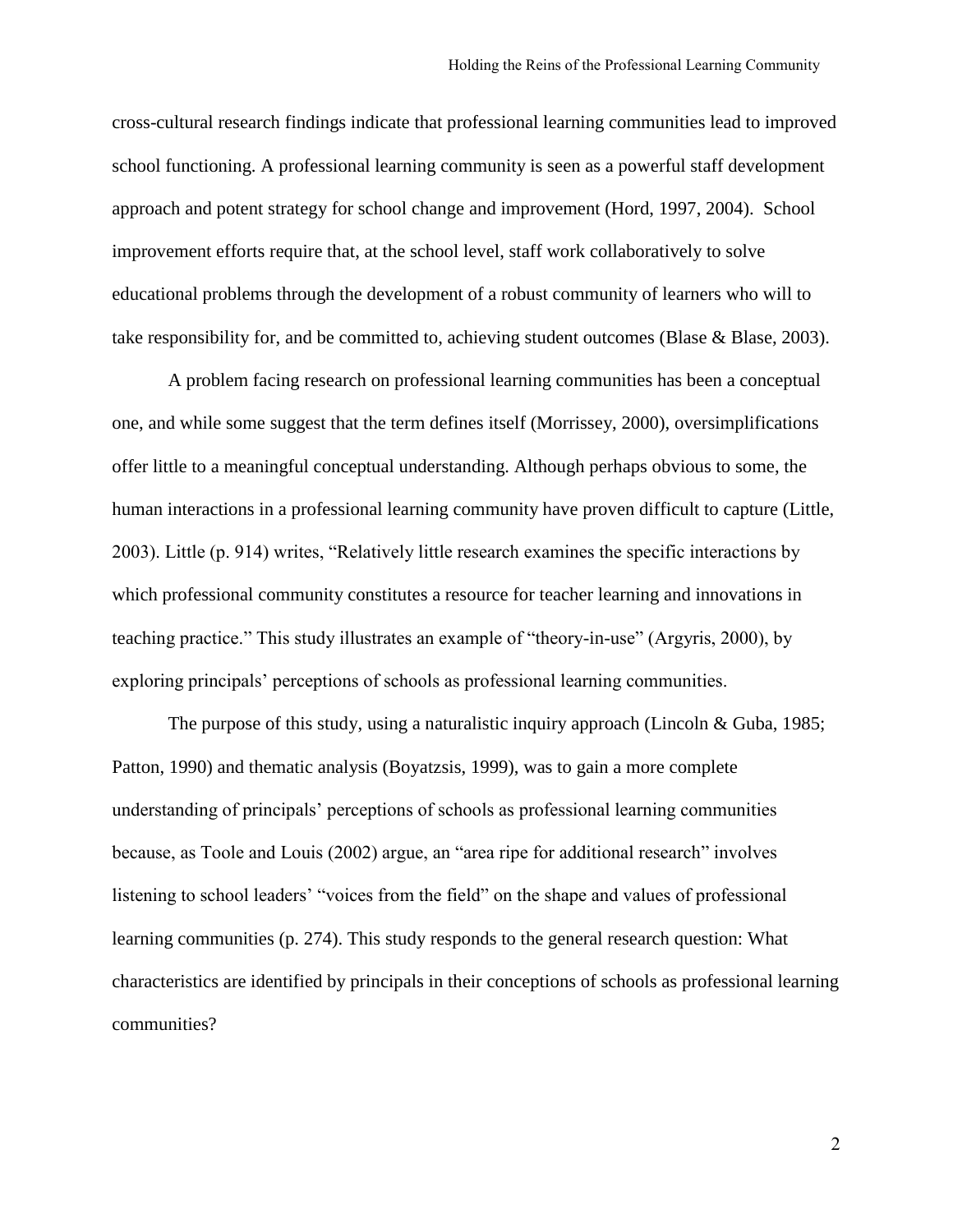#### **Conceptual Framework**

Even without a precise definition of a professional learning community, an understanding of the human relations that exist in schools is significant (Spillane & Louis, 2002). A professional learning community, however defined, can be viewed as a shorthand term for the kinds of adult relationships that can support individual change in classrooms across a whole school (Spillane & Louis).

Crow et al. (2002) illustrate the concept as being comprised of three concentric circles in which the innermost circle represents the relationships that exist between teachers and children, while the outermost ring signifies the relationships between staff and the community at large. The middle ring, the focus of this research study, represents relations among the staff, and mediates between the outside world and the inner workings of the classroom.

Toole and Louis (2002) claim that the idea of a professional learning community integrates three mutually influencing concepts: a school culture that emphasizes professionalism, which is client-oriented and knowledge-based; one that emphasizes learning, placing high value on teachers' inquiry and reflection; and, one that is communitarian, emphasizing personal connections. In addition, this conceptualization identifies the significance of the interactions of the social relationships within a professional learning community.

The Toole and Louis definition was chosen for this study because it signifies an interest "not only in discrete acts of teacher sharing, but in the establishment of a school-wide culture that makes collaboration expected, inclusive, genuine, ongoing, and focused on critically examining practice to improve student outcomes" (p. 247). This definition, more than others (DuFour & Eaker, 1998; DuFour, Eaker, & DuFour. 2005; Hord, 1997, 2004; Mitchell & Sackney, 2001), provides for recognition of the significance of not only the type and quality of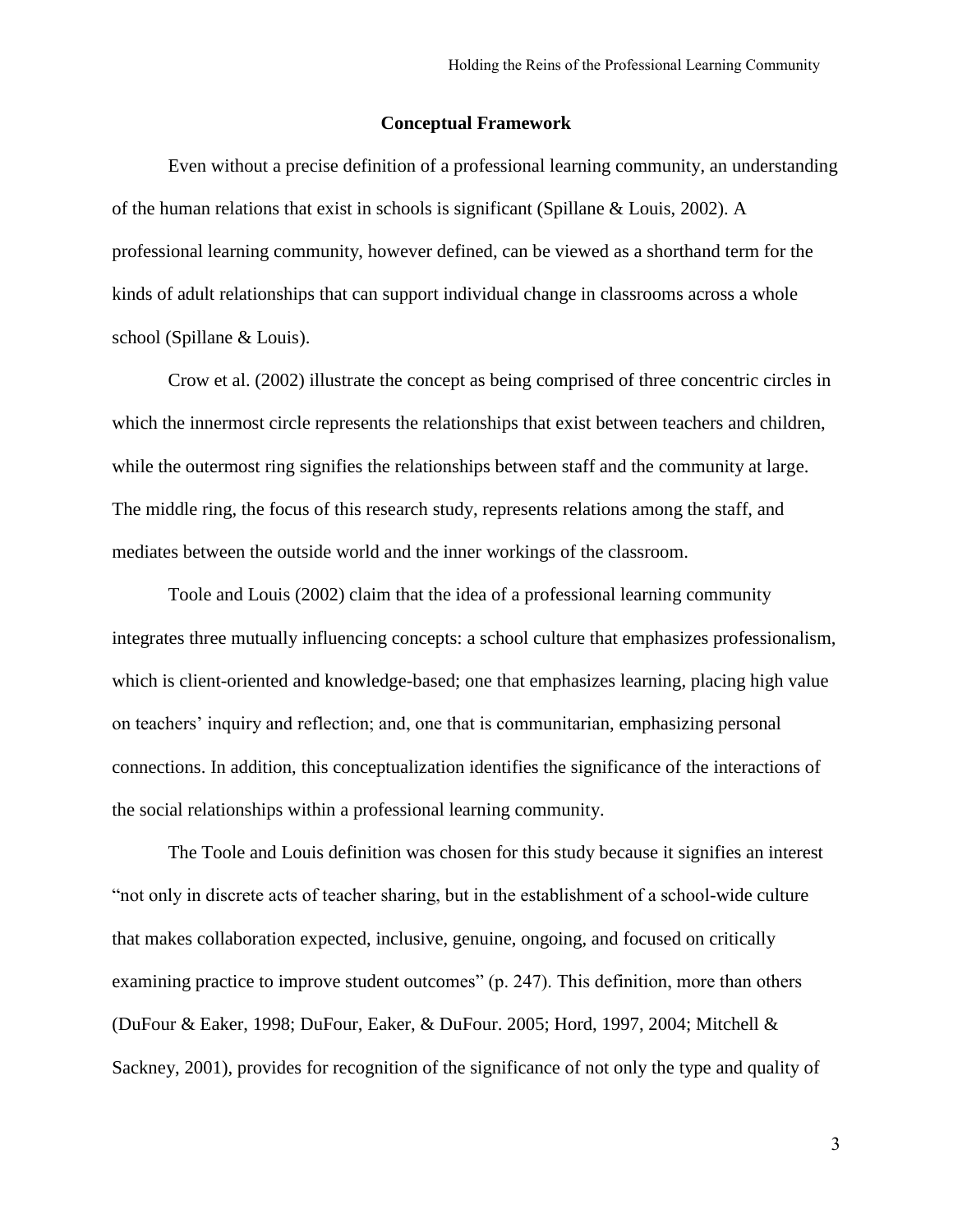relationships between teachers, but also between teachers and principal (Barth, 2006). Additionally, this definition illustrates the key role a principal plays in making the relationships among the faculty discussable because faculty demonstrate a capacity to either enhance or devalue each other's professional life, and thereby enrich or diminish a school's ability to develop as a professional learning community (Barth).

#### **A Role for Principals in Professional Learning Communities**

In cultivating a professional learning community committed to professional inquiry, databased decision making, and best practice, as well as helping teachers learn to adapt to new standards of accountability, principals can either help or hinder their schools in achieving higher levels of productivity and success (Tschannen-Moran, 2004). The principal's role in nurturing a professional learning community will be complex, challenging and problematic because, in viewing teachers as members of a professional community, it will focus attention on norms of collegiality and on the ethics of professional practice (Clark & Astuto, 1994).

The professional learning community concept is anchored in the notion that a principal is responsible to enhance the attitudes, skills and knowledge of staff, create a culture of expectations around the use of those skills and knowledge, mesh pieces of the school together in a productive relationship with each other, and additionally hold individuals accountable for their contributions to the collective result (Elmore, 2000).

New relationships, as found in professional learning communities, and an understanding of these relationships are crucial for school improvement efforts if staffs are to work at the hard task of establishing greater program coherence and determining the requisite resources to support improved student outcomes (Fullan, 2001; Knapp, 2003).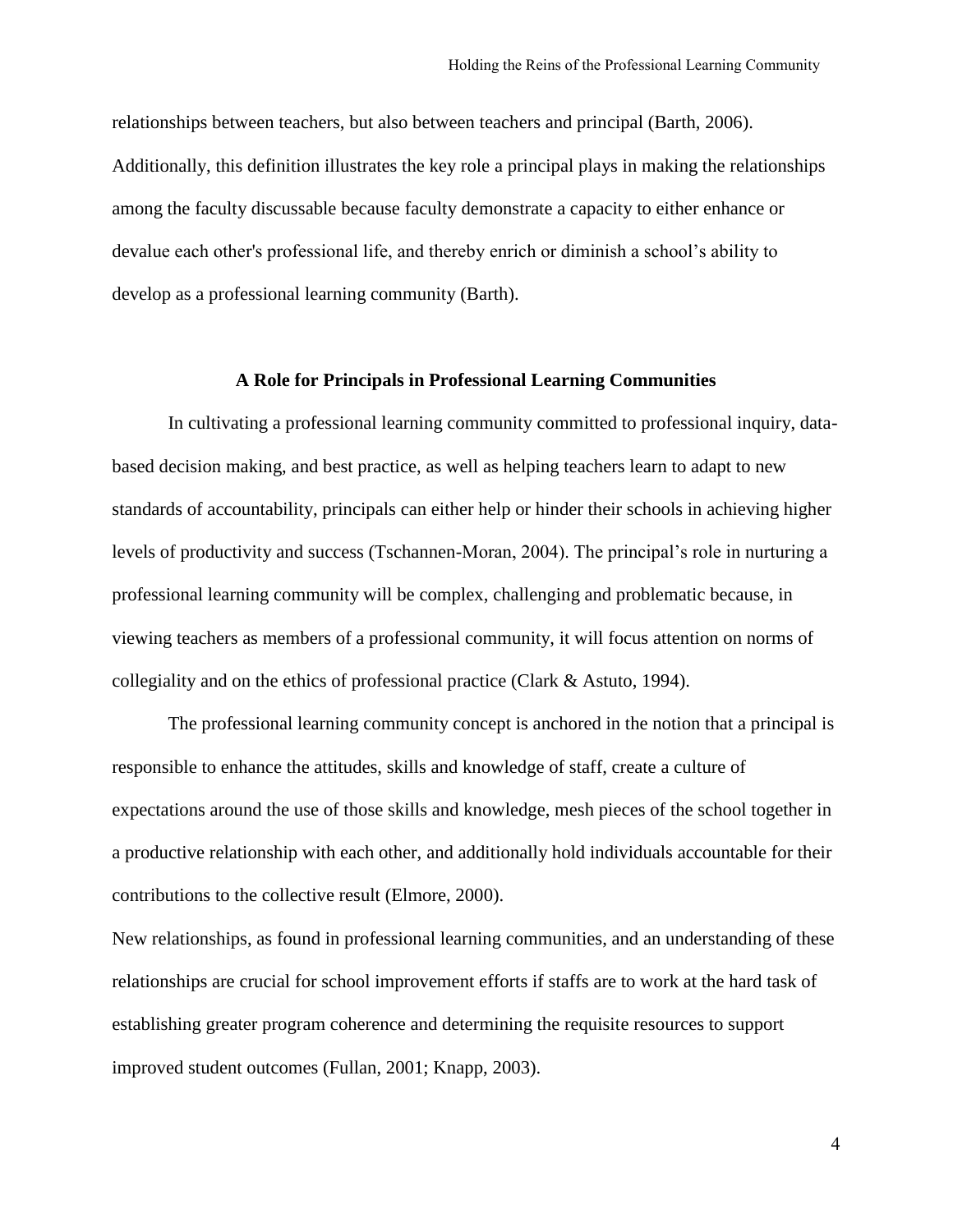#### **Method**

# *Design*

A naturalistic inquiry approach was used to examine principals' perceptions of professional learning communities (Lincoln & Guba, 1985; Patton, 1990). This approach to research focuses on naturally occurring activities in natural settings (Hatch, 2002). An extensive literature review provided a foundation of disciplinary knowledge and research on professional learning communities (Boote & Beile, 2005). Two focus groups ( $n = 6$  for each) and twelve individual interviews were held over 6 months to investigate the general research question, "What characteristics are identified by principals in their conceptions of schools as professional learning communities?"

The literature review guided the development of the focus group and individual interview questions (Kruger & Casey, 2000). Three doctoral students in educational administration reviewed draft versions of the focus group and interview questions, and provided feedback on the appropriateness and clarity of the questions. Based on their feedback, questions were modified as necessary to improve clarity. Additionally, practice interviews were conducted with two principals, not involved in the study, to solicit their feedback and to ensure the suitability of the questions.

Involvement in this study was voluntary. The focus group and interview questions received approval from the appropriate university ethics board where the research study was completed in partial fulfillment of the requirements of a doctoral program in educational administration.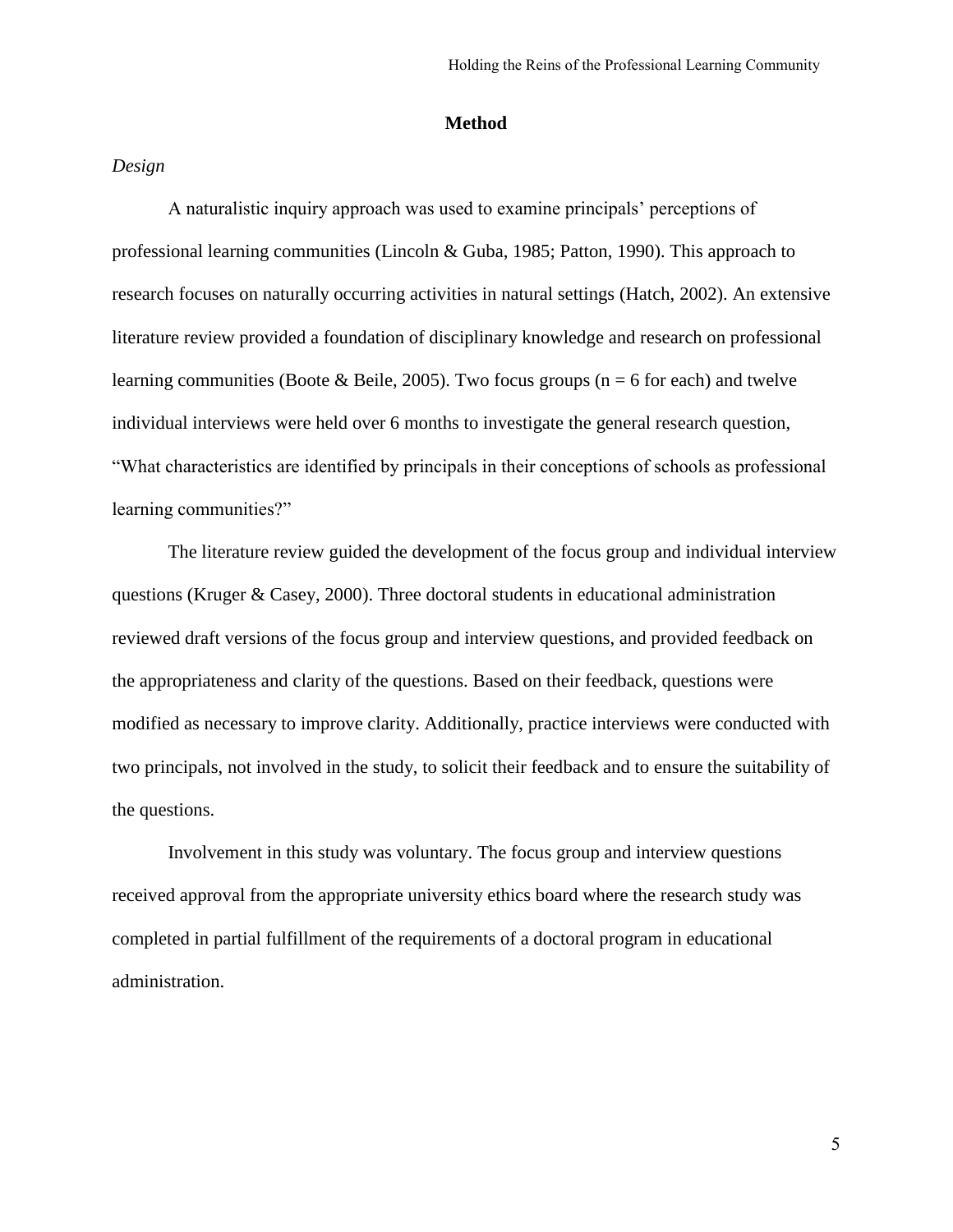#### *Participants*

Following operational definitions established by Statistics Canada (Ertl & Plante, 2004), the nine female and three male principals who participated in this study worked in seven private and five public Manitoba schools, which varied in student enrolment so that two principals were from small, six from medium- and four from large- sized schools. The twelve schools were geographically located in a mix of urban, suburban and rural communities. Additionally, eight of the principals worked in elementary schools, three worked in secondary schools, and one worked in a mixed school; that is a school that offers complete elementary and secondary grades (Ertl  $\&$ Plante).

# *Analysis*

The methodological approach used in the data analysis was designed to produce data that could undergo a form of thematic analysis (Boyatzsis, 1998; Fereday & Muir-Cochrane, 2006). This approach to thematic analysis allows for themes to be surfaced as pertinent to the description of the phenomenon being studied (Boyatzsis). The process involves the classification of themes through "careful reading and re-reading of the data" (Rice & Ezzy, 1999, p. 258). "It is a form of pattern recognition within the data, where emerging themes become the categories for analysis" (Fereday & Muir-Cochrane, 2006, pp.3-4).

Unlike a template approach to thematic analysis (Crabtree & Miller, 1999), in which a template is created from a codebook and then is applied as a means of organizing data in the form of text, this approach to analysis began with all of the discernable content of the data (i.e., the entire transcripts of the two focus groups and the twelve interviews, 320 pages of doublespaced text). The primary purpose of the analysis was to gain an understanding of principals'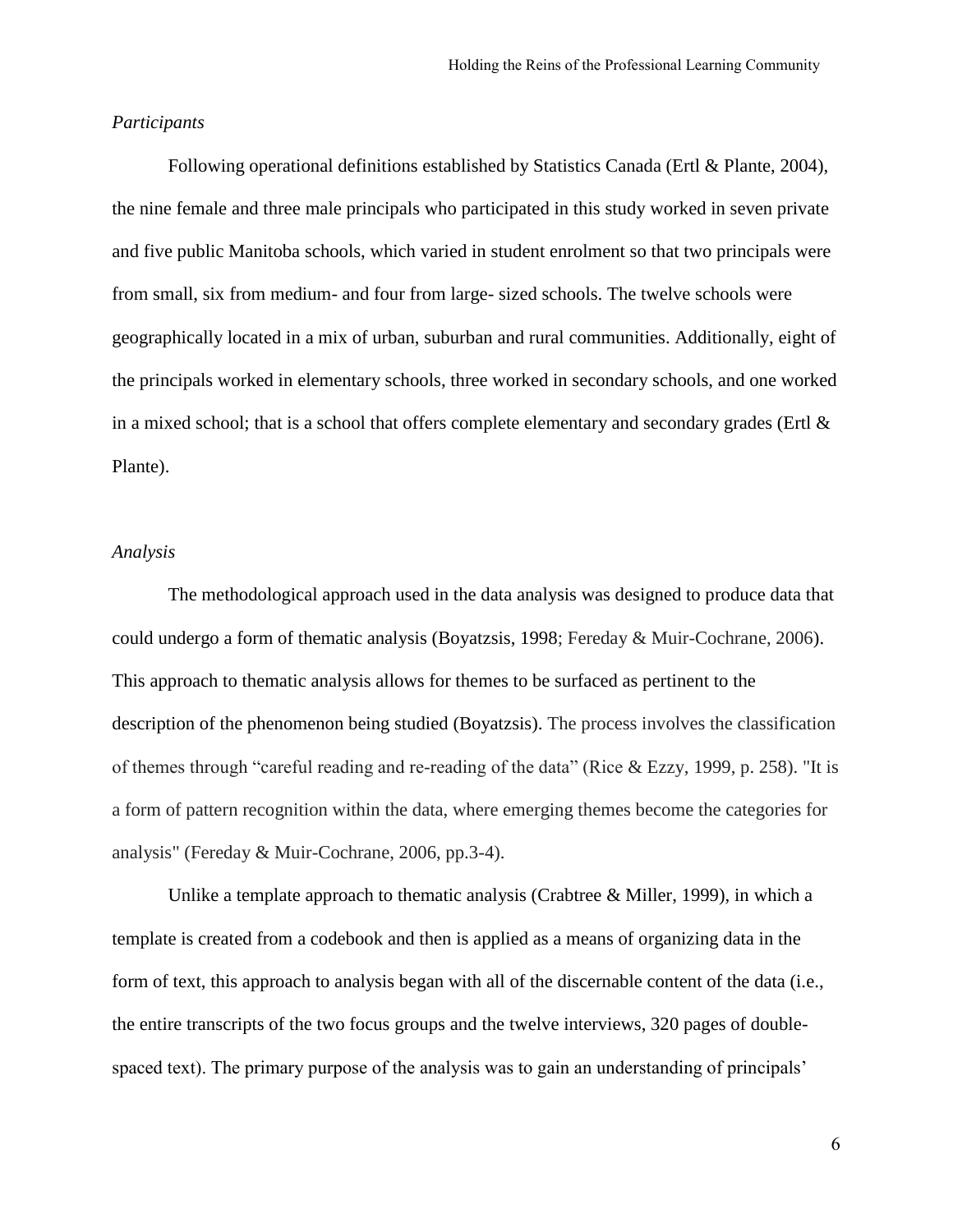perceptions of schools as professional learning communities.

The process was iterative; as analysis progressed themes were clarified, refined and amended. The thematic analysis followed a customary procedure for conducting such types of qualitative analysis (Coffey & Atkinson, 1996), which consists of two major stages before moving on to synthesizing the data with wider theory and literature.

*Identifying categories and applying them to the data*. The focus group and interview transcripts were read and re-read carefully to identify emerging codes and potential categories. This involved a process of reducing the text down to small units, organizing, and re-organizing according to an initial category, thus creating a large mass of data segments and annotations (McLeod, 2001). It is acknowledged that the categories identified did not stem just from the data, but were indisputably influenced by the literature review, and the researcher's experience and values (Ryan & Bernard, 2000). Although it is accepted that these factors contribute to the conceptualizing process, care was taken to ensure that the categories reflected the data and that the categories fit the data rather than forcing the data to fit the categories.

*Refining the categories into broader themes*. Comparing and contrasting techniques (Tesch, 1990) were used to establish category boundaries, systematically assign data segments to categories, summarize the content of each category, and search for negative cases. The purpose of these analytical procedures was to detect conceptual similarities, to refine the differences between categories, and to discover patterns. This process led to the establishment of the broader themes from the data and was a continuation of an inductive process in which the broader themes fit the categories. This resulted in a composite account of the principals' experiences, drawing on the strong and recurrent themes found across categories (Boyatzsis, 1998).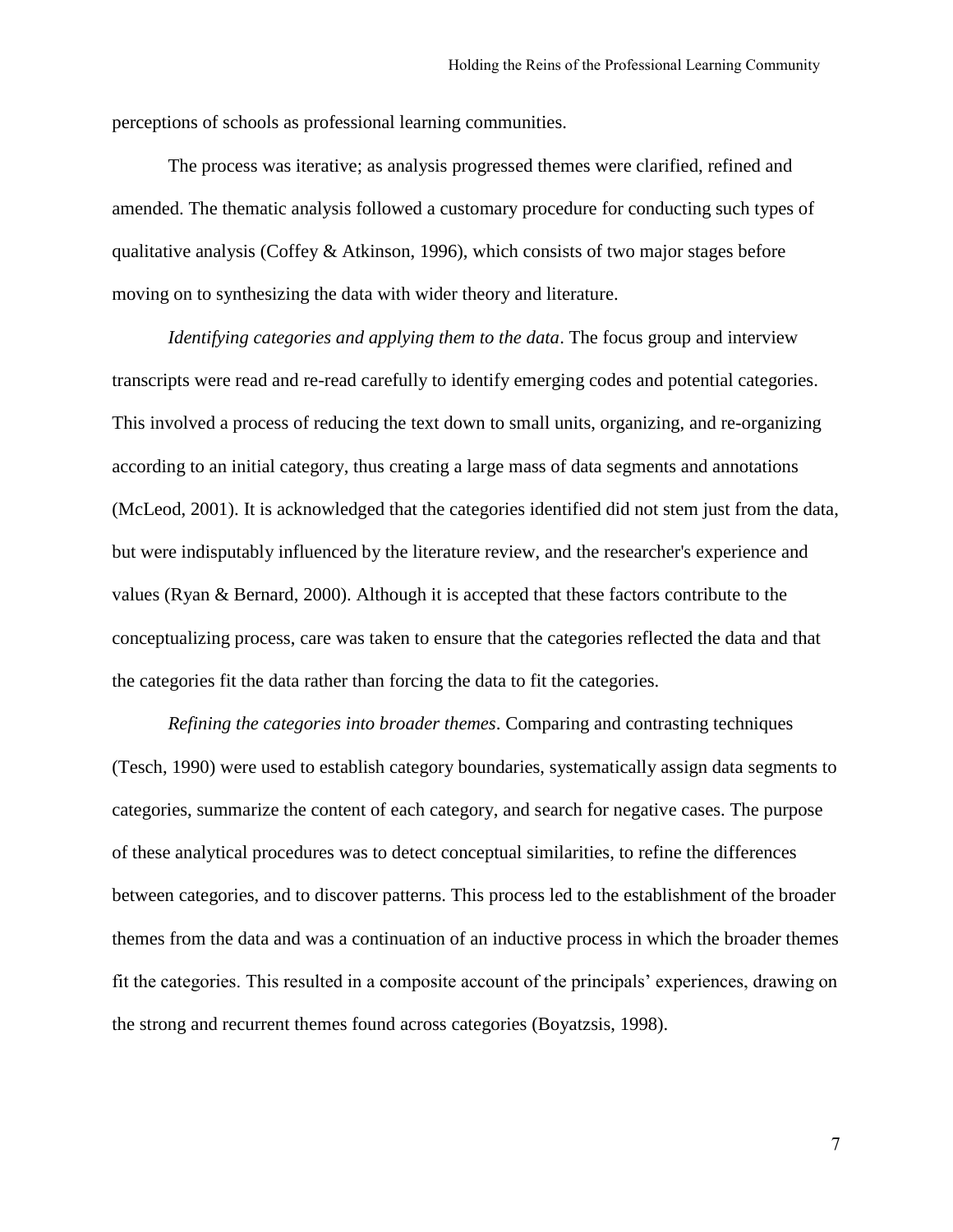#### *Delimitations*

Delimitations were established for this study to limit the scope of the inquiry. This study is not intended to reflect the perceptions of the more than eight hundred principals employed in Manitoba schools. Additionally, this study accepted that the concept of a professional learning community is complex (Little, 2003). When applied to schools, the metaphor of a "learning community" may extend beyond teachers and a principal to include students, parents, community members and others (Mitchell & Sackney, 2001). For the purpose of this study, Toole and Louis' (2002) definition was chosen as the basis of an examination of the professional relationships between the adults who work in schools. Specifically, it focuses on the kinds of relationships that exist between, not only teachers, but also between teachers and principal, which can support individual and collective change in classrooms school-wide.

#### **Findings**

The findings revealed some consistency between the perceptions of the study's participants and both the preconditions for, and characteristics of, professional learning communities, as found in the Toole and Louis (2002) definition. The study also revealed differences between principals' perceptions and Toole and Louis' definition, especially in regard to what preconditions characterize professional learning communities, and what structural supports enable and sustain their development.

The following eight themes, presented in proposition form, are a synthesis of the findings of the study based on their significance, not only in terms of how frequently they were mentioned and articulated by the participants, but also by how they differed or resembled Toole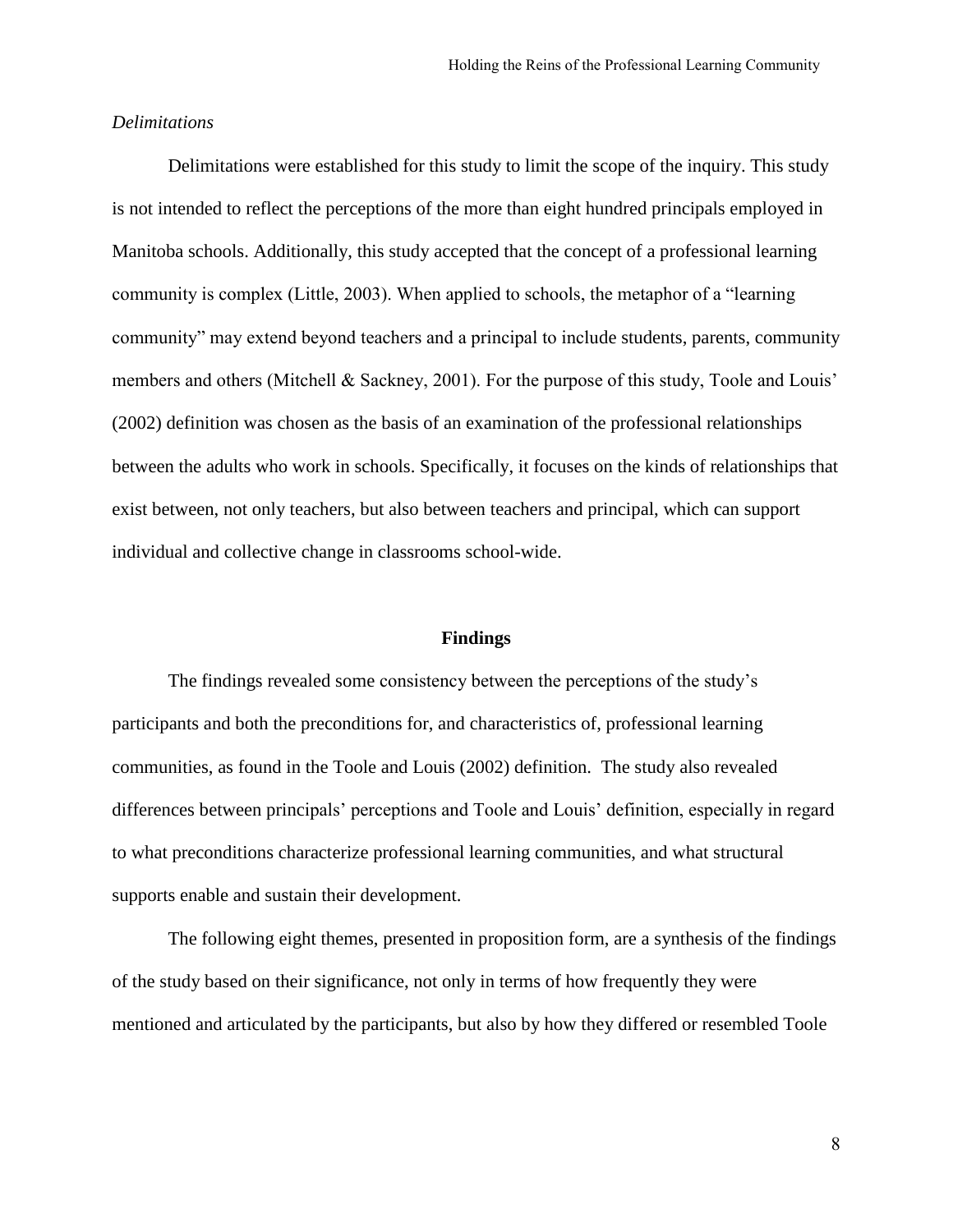and Louis' (2002) definition. Owing to space limitations, only brief excerpts, using pseudonyms, from the data are presented to illustrate the selected themes.

# *Theme 1: Professional Learning Communities are About Process*

The participants expressed a belief that, if schools are to be professional learning communities, there is a requirement for transformational change, as was explicitly stated by Principal Orono Munroe, "I believe that the meaning of community, or the real lessons of community, comes from a transformation process."

These principals regarded professional learning communities as a continuous commitment to support the activities of staff as they grow as community, as learners and as professionals. Steve Rogers explained his belief that a professional learning community is an elusive ideal when he stated:

I don't think it's static. It's an ideal, like so much of the work that we do. We never really arrive [at being a professional learning community]. That's why we are still at it and it. [What a professional learning community is] changes. We're on that journey.

The participants viewed a professional learning community as a process, a journey, or a continuum. As Orono Munroe commented, "I like the idea that it's a process and it's not something that you actually arrive at."

Additionally, Kayla Ballantine remarked, "I think if things are in place, and a process has taken place, you end up with a group of people who feel that they can function at a high level together."

In the conception of professional learning communities, the participants focused, singularly, on the processes of becoming a professional learning community, rather than on the outcomes or products of such an entity.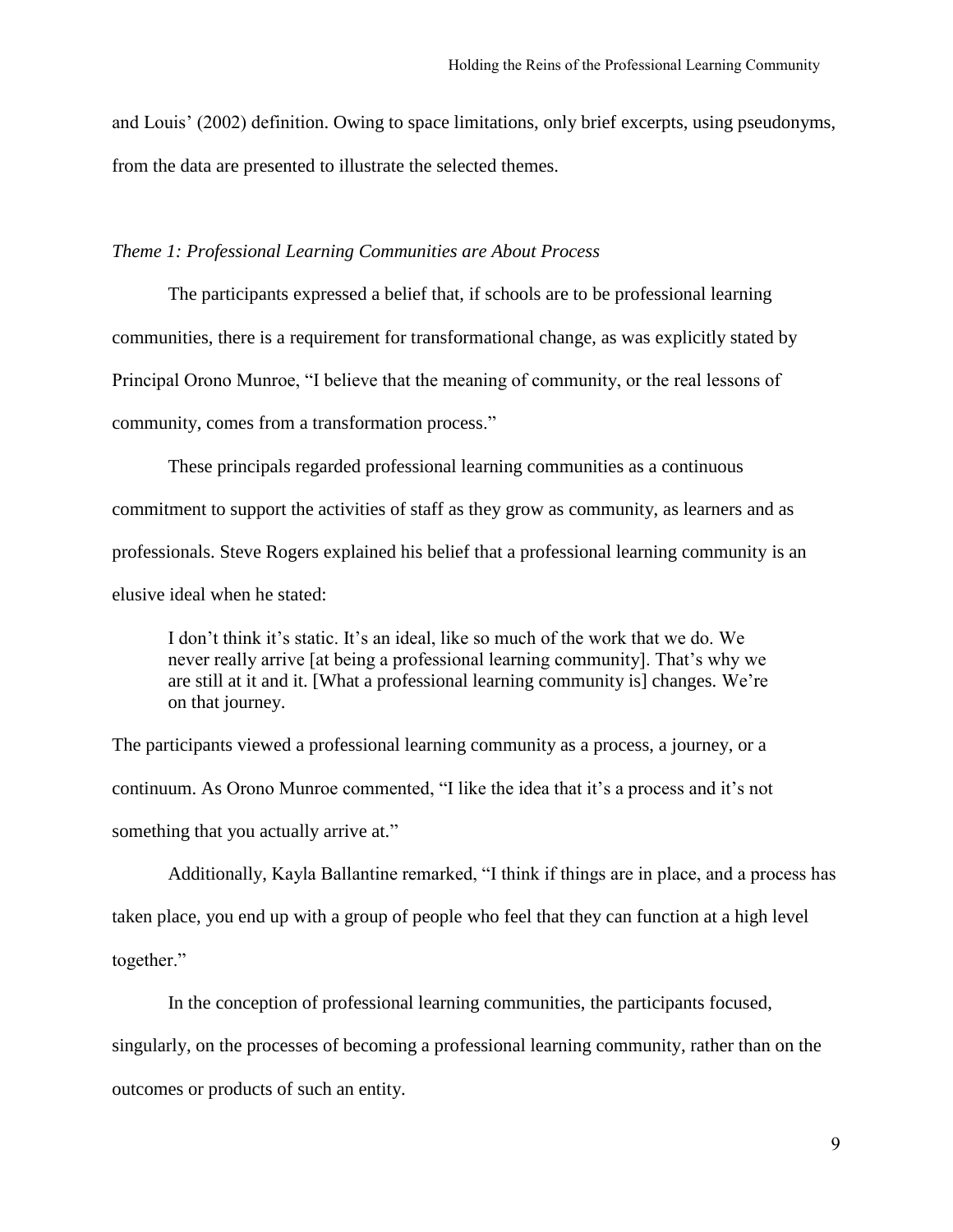# *Theme 2: Structural Supports Enable the Development of Professional Learning Communities*

These principals noted a number of structural preconditions that support the development of schools as professional learning communities. Among these preconditions were: time, school plans, interconnected teacher roles, teacher empowerment, and institutional identity.

When speaking about interconnected teacher roles and time, Principal Angel Salvadore said, "I think you need to provide time for small groups, the grade groups or, the teams to meet and form; however you configure it."

In highlighting the importance of school plans in professional learning communities, Angel Salvadore also stated, "I do feel it's a matter of focus, which happens if you have a group of people who have common goals, who have worked on those goals together via strategic planning."

With reference to institutional identity, Sally Avril commented, "If you are a community that has an identity then your identity helps form who you are as a community. Everything else you do is going to flow from that identity."

It seems that the participants support a general belief that, as a result of providing structural supports in the form of formal organizational structures for engaging teachers in their work and engaging them with others, professional learning communities will grow and mature.

# *Theme 3: Trust as the Foundation for Adult Relationships*

These principals identified trust as the strongest facilitating feature for schools developing as professional learning communities. When asked about the factors that favour or limit their involvement in developing their schools as professional learning communities, the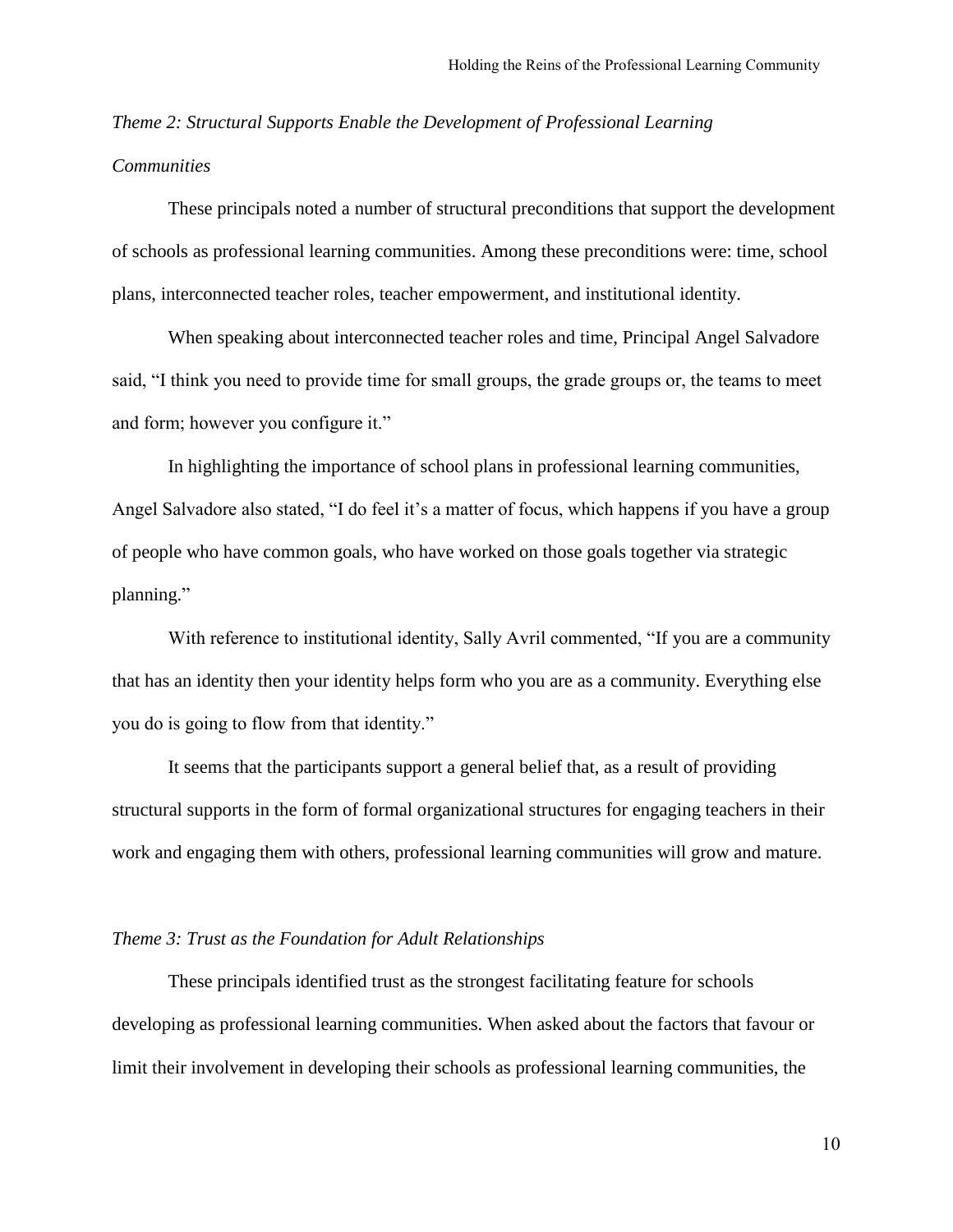principals expressed their beliefs that trust relationships between themselves and their respective staffs had a profound impact on their abilities to nurture their staffs as professional learning communities. Sue Richards remarked, "You've got to have that trust first." Principal Patricia Hellstrom supported this and stated, "You need to build their trust."

Trust was seen as the social condition that acts as the foundation for the mature adult relationships necessary in professional learning communities. Principal Ballantine stated, "I don't care what the past looks like. I am not looking to blame. What I want for us is to pack our baggage, pack our defenses, stop worrying about what was happening, and instead start moving forward."

Conceptually, while structural support preconditions are like the framing material of a professional learning community, the participants noted that trust among teachers, and teachers and principal, could be regarded as the bond required to hold the frame together. Maya Lopez viewed trust as the foundation for her notion of "professional" in her conception of a "professional learning community" when she noted, "Teachers need to feel comfortable so that other teachers can come into their room and perhaps help them to grow and to develop. In my experience this level of professionalism is, for many teachers, very threatening."

Participants expressed the belief that trust between the staff and principal is a critical factor in schools developing as professional learning communities. John Storm commented:

I'm going to tell you what inhibits us because I've been living it for four years. It's lack of trust. It's a huge word. To me that is a roadblock. It continues to be a barrier because I really believe a lack of trust creates walls and not bridges.

Trust was seen as critical for both the individual development and collective collaboration that leads to learning in a professional community.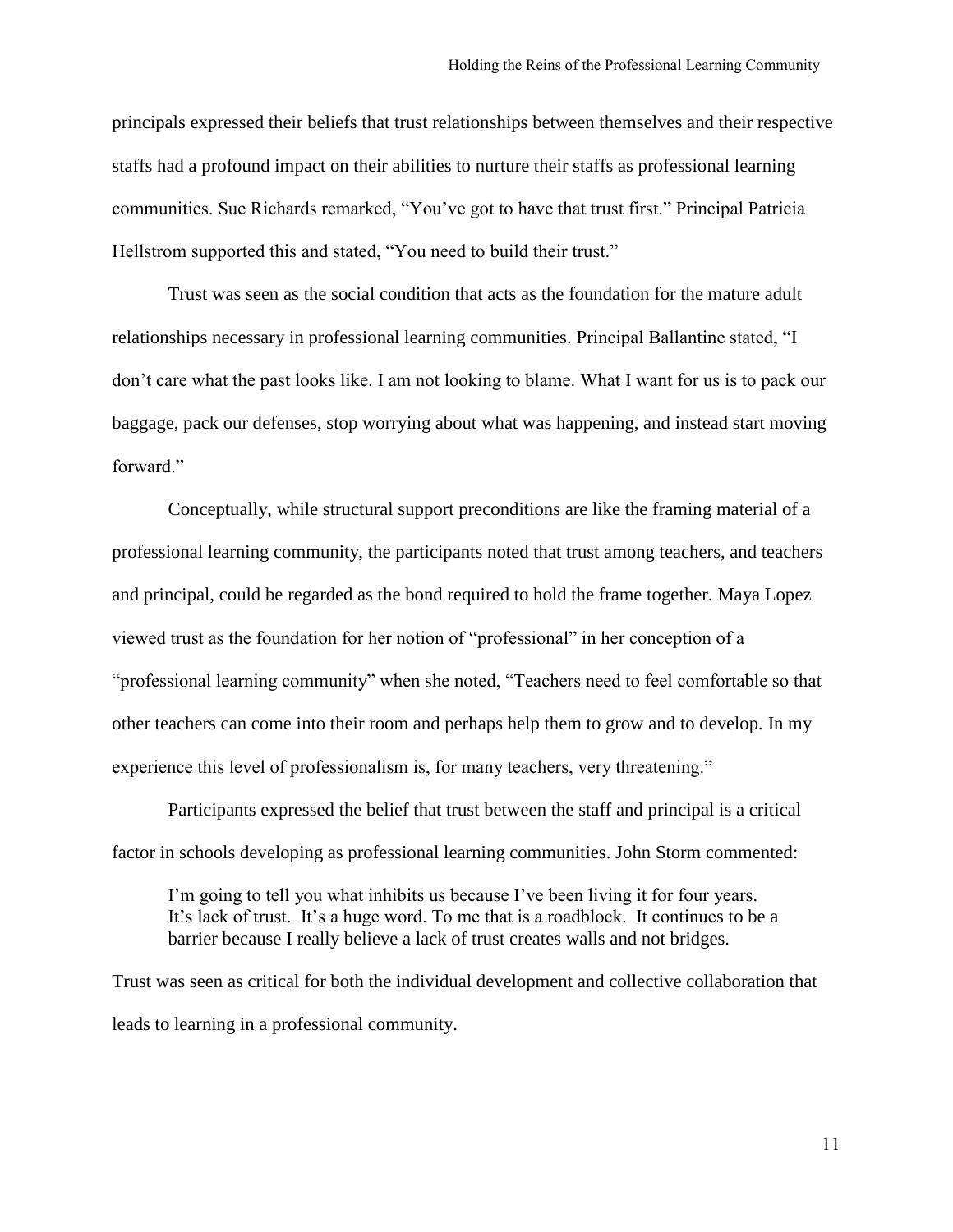# *Theme 4: Congenial Relationships Dominate Conceptions of Community*

While there was variation in the descriptions of how teachers experience interpersonal relationships within schools, the principals were fairly consistent in their view that teachers' connections are typically social. An opinion held by a number of the participants was that the relationships among staff most closely resembled ones that might be described as familial. Sally Avril reported, "A lot of people have been here a long time and we consider each other like family." Additionally, Patricia Hellstrom said, "We're like family. Because we're a small school, it's very much like family. There are no cliques. There are no subgroups."

The participants illustrated teacher connections with examples in which collegiality was seen as a sharing and supporting of individual practice, but one in which very limited professional advice was offered, and only when specifically requested. Sue Richards commented:

I don't know how comfortable teachers are in terms of offering a professional critique of each other. People don't have the comfort level in this school to offer each other a critique of their teaching.

The view of community generally presented by the participants was as places for consensus, even if that consensus enabled a misguided view of professional practice. Kayla Ballantine indicated that the "tight" relationships among faculty were, in fact, an impediment to improved practice because teachers spent considerable time protecting each other from any form of professional critique. Kayla said,

What connects them is that they believe they're really great teachers. They say they've been told they are great teachers. I have never encountered a school in which this kind of belief system exists and where there is absolutely no reason, or desire, to improve.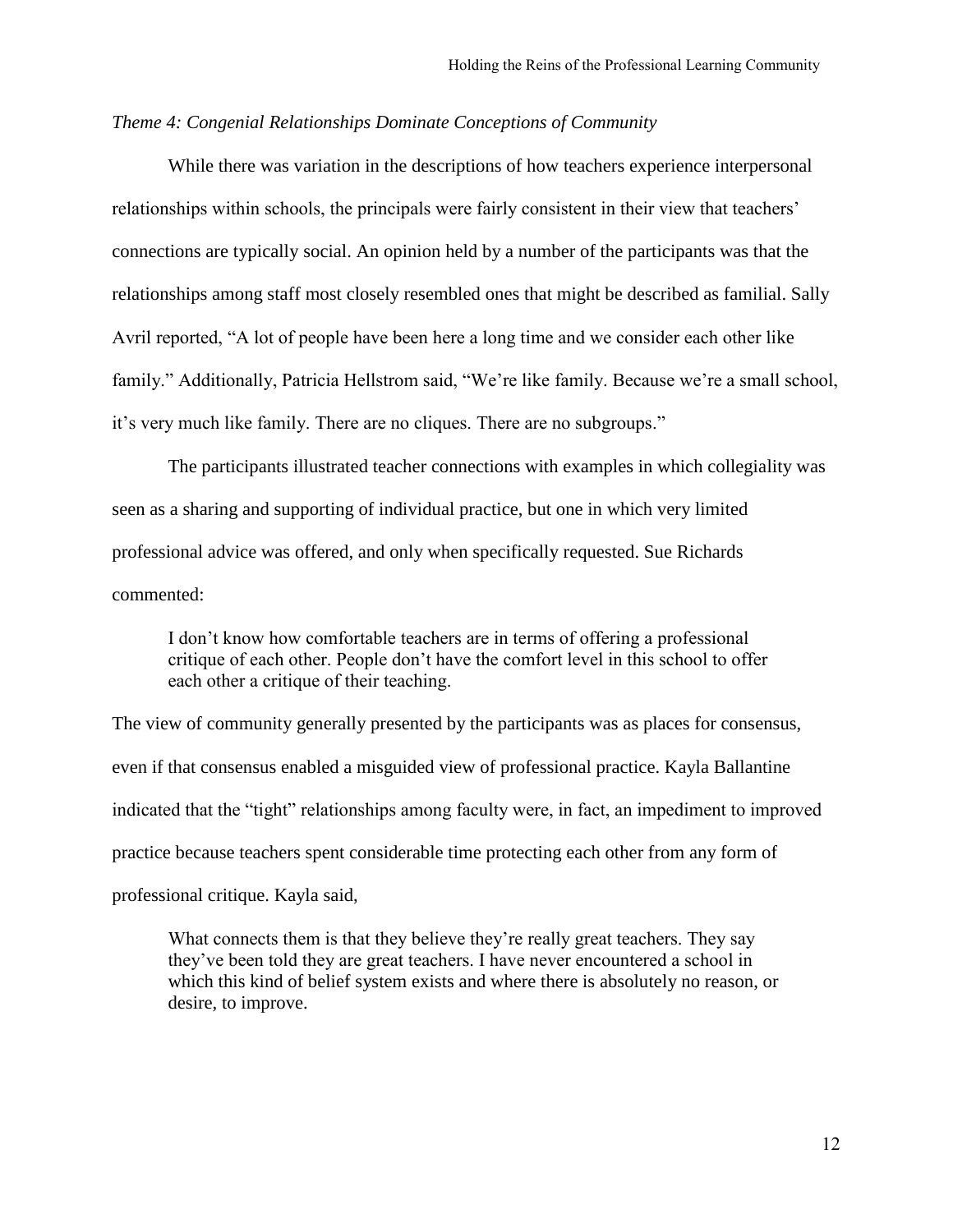# *Theme 5: Learning is an Individual Activity*

The principals regarded teacher learning as an individual activity and disposition in which individuals master new techniques, change behaviours, and display a commitment to learn throughout her/his career. Participants often referred to this as "life-long learning". Patricia Hellstrom articulated the view that learning in the context of a professional learning community is a continuous, individual activity when she said:

It [a professional learning community] reminds individuals that they are lifelong learners and that they each still have a responsibility to continue to develop skills and knowledge in teaching and learning.

Additionally, Steve Rogers observed, "I'm rather frustrated by the lack of collective learning."

And, finally, Kayla Ballantine noted,

When I look at the practices it is clear they couldn't have ever had a conversation about [professional] practice because they wouldn't still be doing what they're doing. What I discovered is they aren't interested in learning from each other.

While the participants expressed opinions that there may be a conflict between the kind of collective teacher learning that should occur and what actually does occur in their schools, they articulated that they were content with this tension, so long as teachers are engaged in some form of professional growth because, in some way, their teaching will improve.

#### *Theme 6: Professional Teaching is Derived from Attitudinal Attributes*

The participants commonly referred to teachers' diligence, caring, warmth, respect and dedication to portray them as professionals. Principal Lopez commented, "First of all it's about professional dress. Also, do they remember that they are the adults in the situation?"

Steve Rogers commented on his frustration with one teacher's notion of professionalism: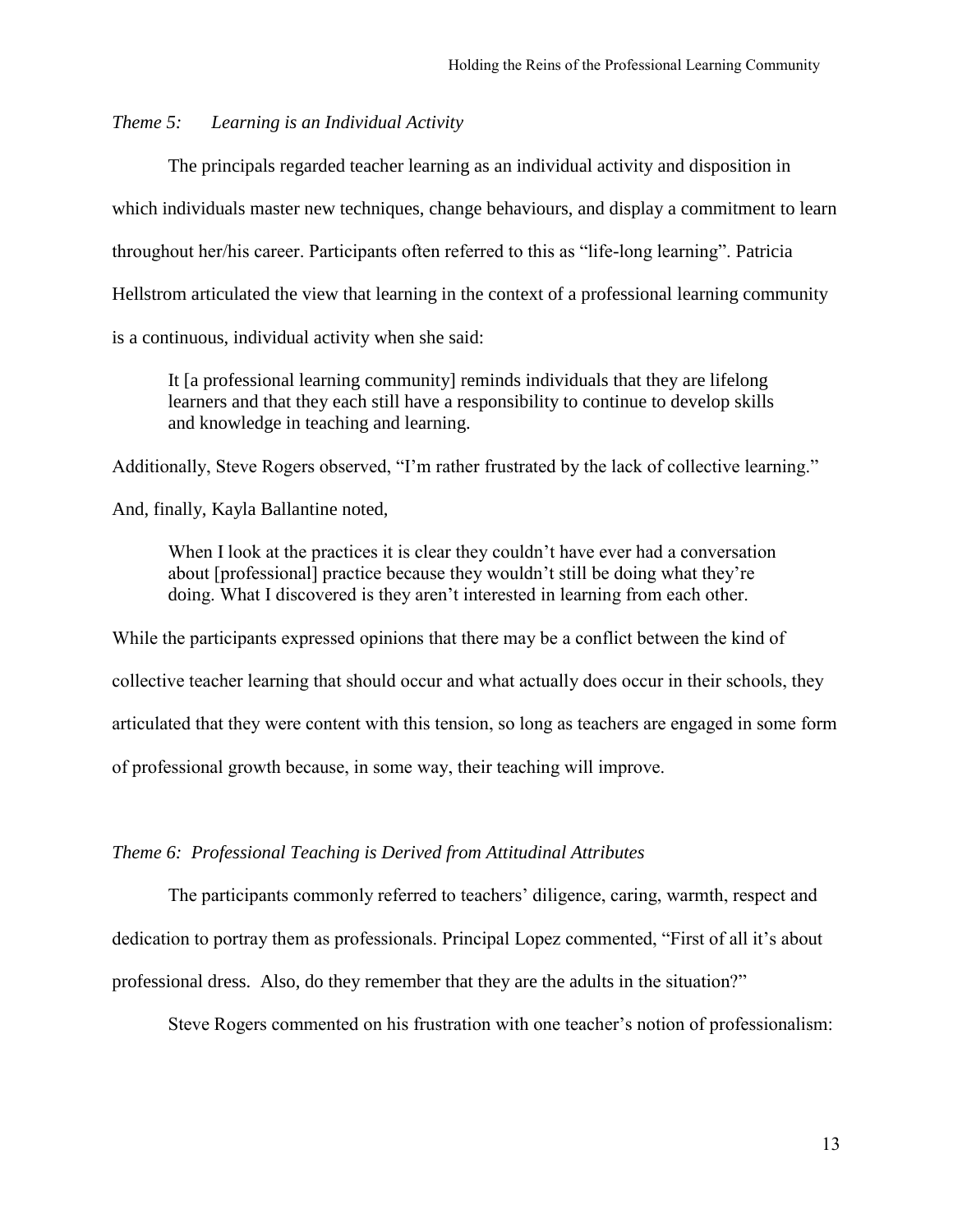We have a teacher who will show up in shorts and t-shirt that I think he got from the locals in Jamaica. I'd like to take a run at that guy personally and set him straight under the guides of professionalism.

The notion of a professional was described by the participants as someone who is personally

dedicated to children and who is committed to meeting the needs of her, or his, individual

students.

Sue Richards added:

I guess it's everything from their appearance and demeanor, interactions with parents and students, to their ability to teach effectively, and having an outcomesdriven program that is effective. We expect them to dress comfortably and professionally. The expectation around how we interact with children is very much a part of the professional culture.

The participants noted teachers typically learn to rely on themselves, rather than their

professional colleagues, as the critical point of reference for practice, and to solve any of

fundamental dilemmas of their teaching practice.

Principal Rogers commented:

Every time we seem to move into discussion about academic content, that's when the notion of the professional piece gets really tricky. According to them there's my style, and my interpretation, of what is rigorous grade ten English, and then there is yours. Those are tough conversations, so we just never have them.

Teachers were described as professionals in terms of their attitudinal attributes. The participants

identified teachers as professionals based on individual knowledge about curriculum, instruction

and pedagogy, appropriate dress, and respectful language. These attributes were seen as

examples of an individual's professionalism.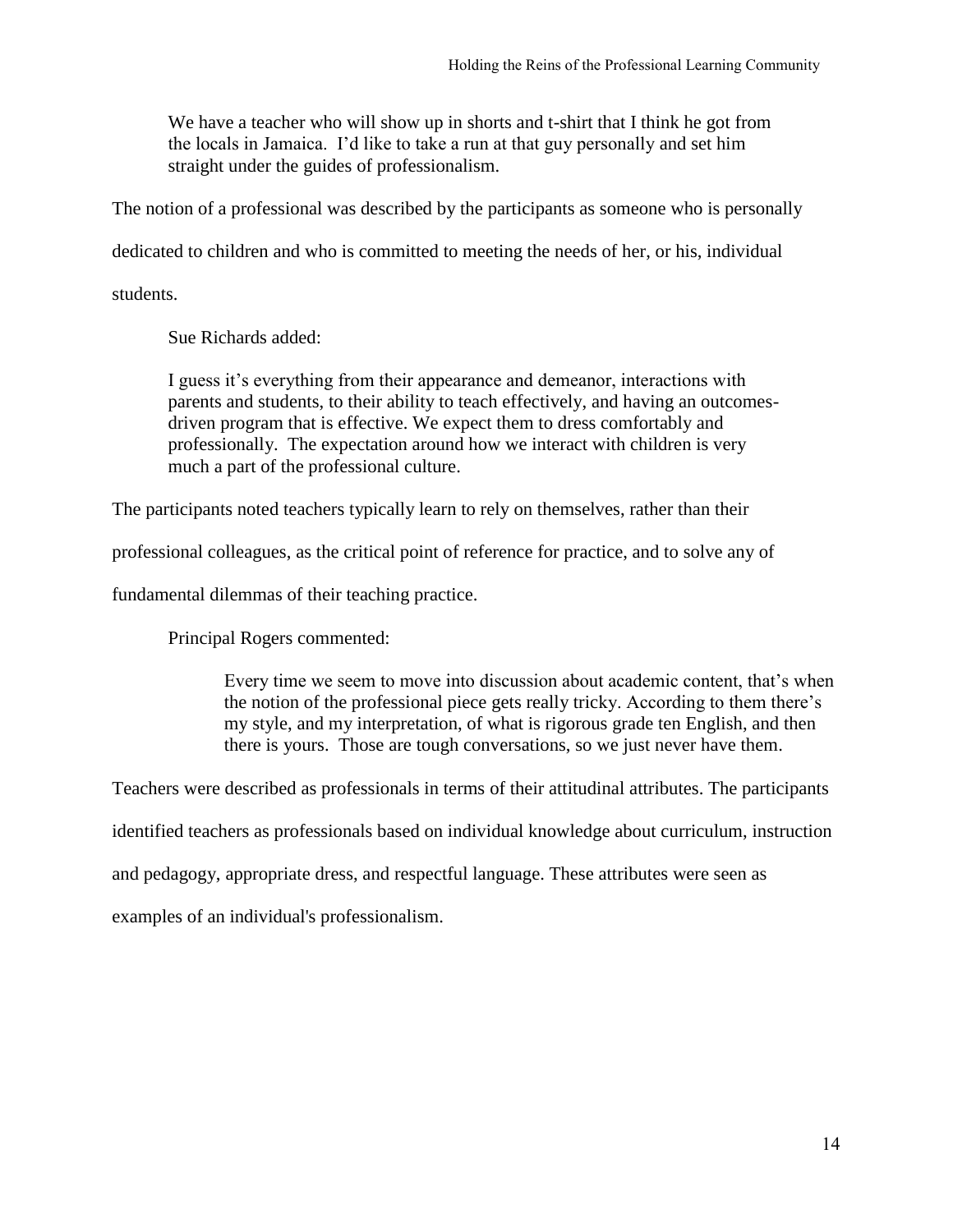# *Theme 7: Teacher Evaluation Shapes how Principals Think about Learning in*

# *Professional Communities*

While the participants suggested teacher evaluation might possibly provide a means to improve the collective quality of teaching, the examples of how evaluation might be used to channel the collective energy of the staff that could lead to improved student achievement school-wide generally focused on whole-school professional development initiatives. Principal Ben Grimm noted that, collectively, evaluation impacts school-wide professional development when he stated, "In terms of teachers collectively, evaluation helps us see through areas of weaknesses. It's one way of identifying the professional development needs of teachers collectively."

Similarly, Principal Hellstrom reported, teacher evaluation allowed for issues of the "common good" to surface in teachers' practices when she noted,

There is definitely a connection [between teacher evaluation and the school's professional learning community] because professional learning is a staff decision and it's done usually after we've had the chance to have a dialogue about their collective need for professional growth.

Classroom visits, as part of the teacher evaluation procedures, were best seen as processes that provided principals with opportunities to identify common areas of teacher weaknesses for collective professional growth.

#### *Theme 8: Teacher Evaluation Impacts Principal and Teacher Relationships in*

# *Professional Learning Communities*

These principals preferred to emphasize the key outcome of their responsibility of teacher evaluation as being the establishment of an unruffled atmosphere among staff that would lead to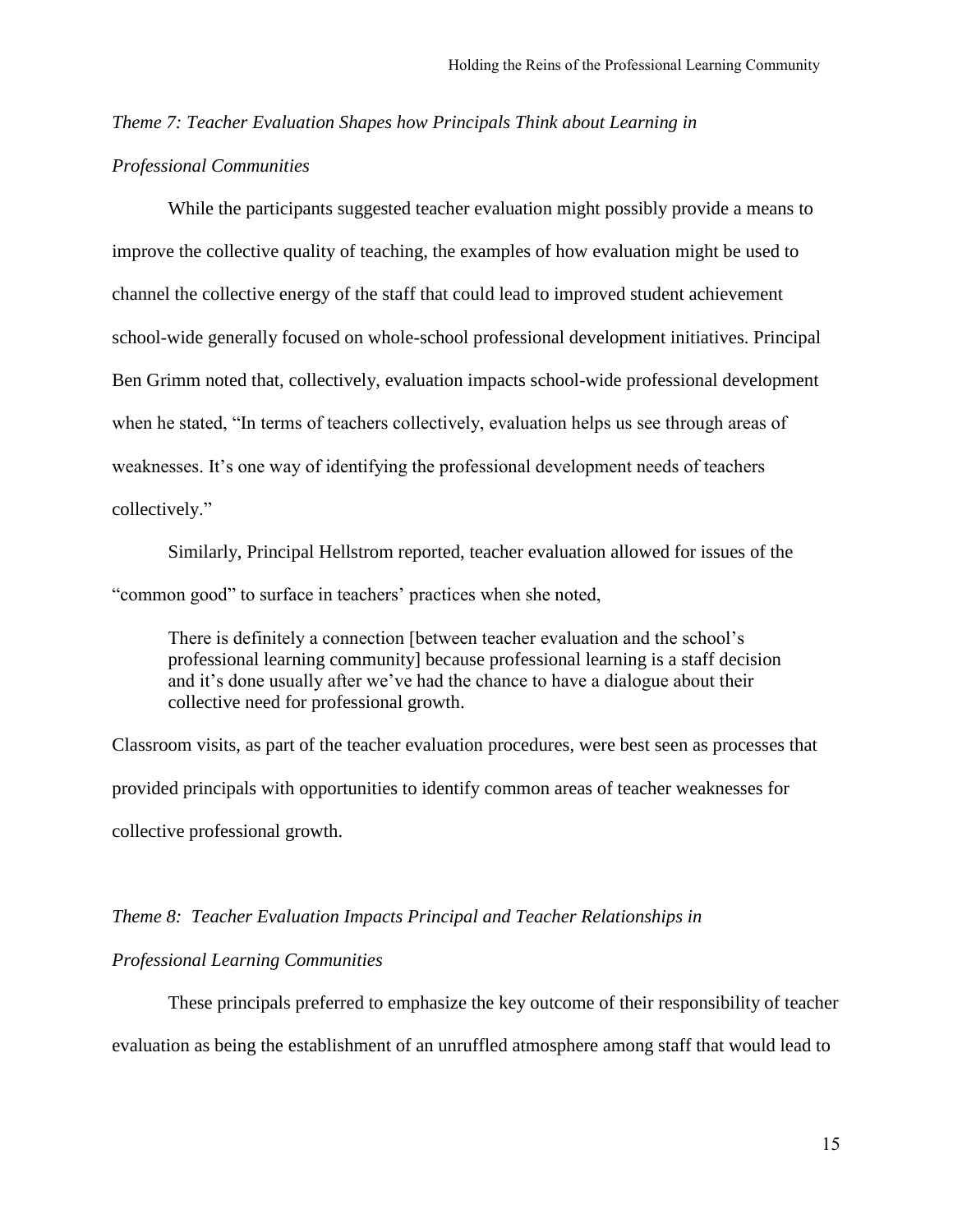the development of community. As Principal Bruce Bannister stated, "What am I looking to

evaluate? I think I am looking at relationship building in the broad sense."

Additionally, Angel Salvadore remarked that evaluation primarily provided her with insight into the relationships among staff,

[In evaluating teachers] I'm looking at their role within their partnership, within their team, within the whole school staff. I look at how they fit into the whole school community. It's not just their role within the classroom, which is important, but also how do they fit into the picture as a whole staff and a whole school community?

Finally, Principal Munroe stated, "Through the interaction that occurs during evaluation, I am able to make connections with teachers."

Teacher evaluation was regarded as a means to build relationships with, and between, teachers. The participants focused their comments on the need to use evaluation as a means of positive interaction to build interpersonal bridges between themselves and their teachers.

# **Discussion**

If Toole and Louis (2002, p. 274) are correct in their conclusion that the research findings are clear, "professional learning communities can generally lead to improved school functioning in most settings," then harnessing their potential utility comes from understanding the complexity of professional learning communities from principals' perspectives. A school developing a professional learning community is influenced by principal leadership. Since a great deal of legal responsibility, including that of teacher evaluation, can reside with the principal, principal leadership can be regarded as a critical force in a school's capacity to influence educational outcomes for all students.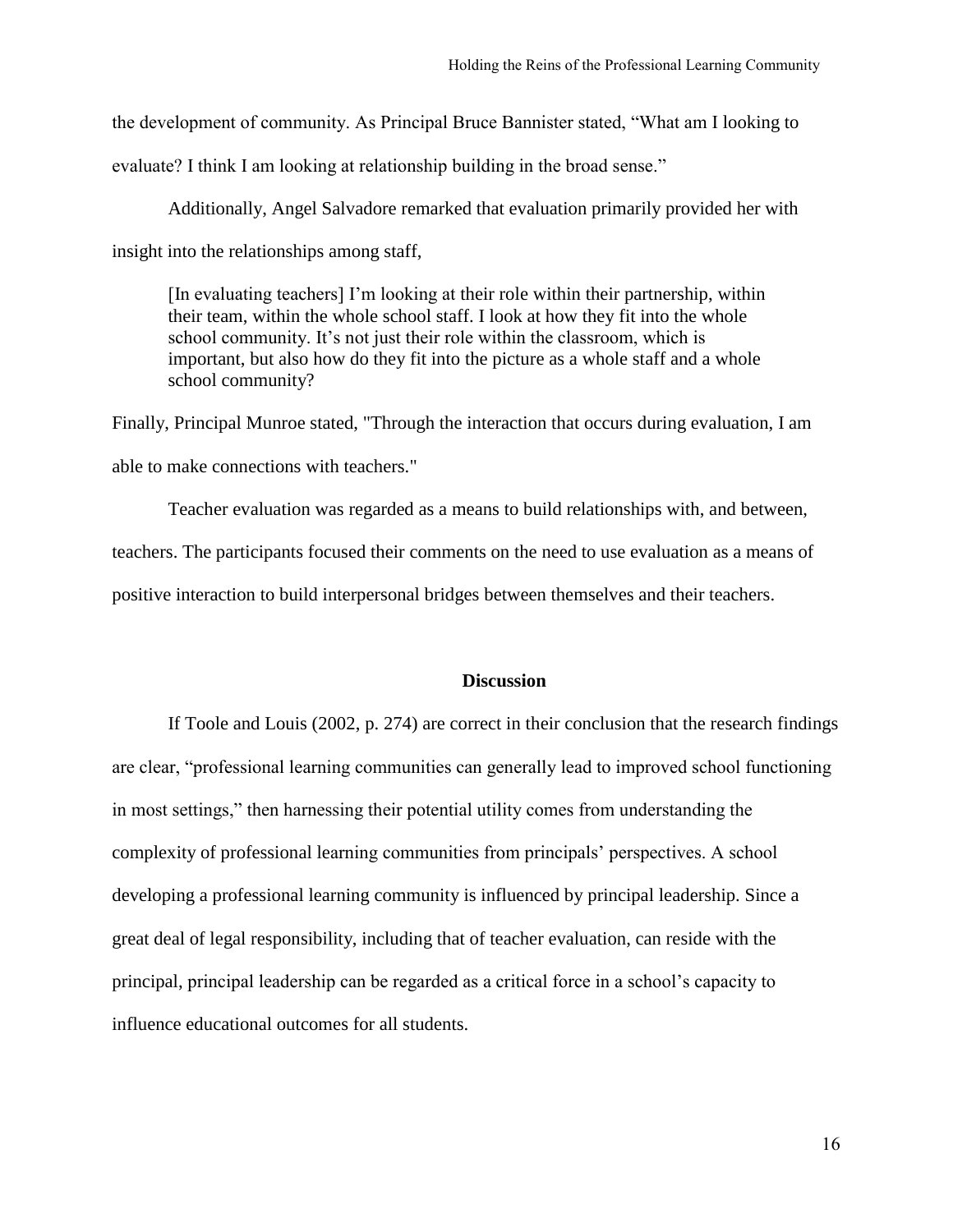While the participants identified certain supportive structural conditions as being essential for professional learning communities, research indicates that any list of items is, of itself, insufficient to foster effective professional learning communities (Toole & Louis). Unlike Toole and Louis's conceptualization, the participants did not note that the preconditions should best be seen as mechanisms for arranging the way people interact with each other in time and space. Toole and Louis contend that structural supports, and human and social resources, only sustain professional learning communities as they interact with each other. It appears that principals may well need to intensify their understandings of the organizational supports, work structures, and interpersonal processes associated with effective professional learning communities (Pounder, Reitzug, and Young, 2002). School leaders need to develop robust understandings of how the preconditions, namely the structural supports, and human and social resources, interact with each other to enable schools to become professional learning communities.

The findings of this study appear to demonstrate that these principals are exclusively focused on the processes of becoming a professional learning community. Yet, creating a professional learning community that will improve student achievement school-wide can only materialize if principals translate good intentions and respect for process into specific actions that can be measured, and used, to build a collective commitment to improve achievement (Toole & Louis). To improve practice across a school, teachers need to engage with colleagues to question, unlearn, and discard their current, rooted understandings of teaching, learning, and subject matter that do not support student achievement (Spillane & Louis, 2002). Principals need to move beyond conceptions of collaboration as comfortable and focused on non-instructional matters and begin to regard schools as places of trust – community - and places of risk-taking -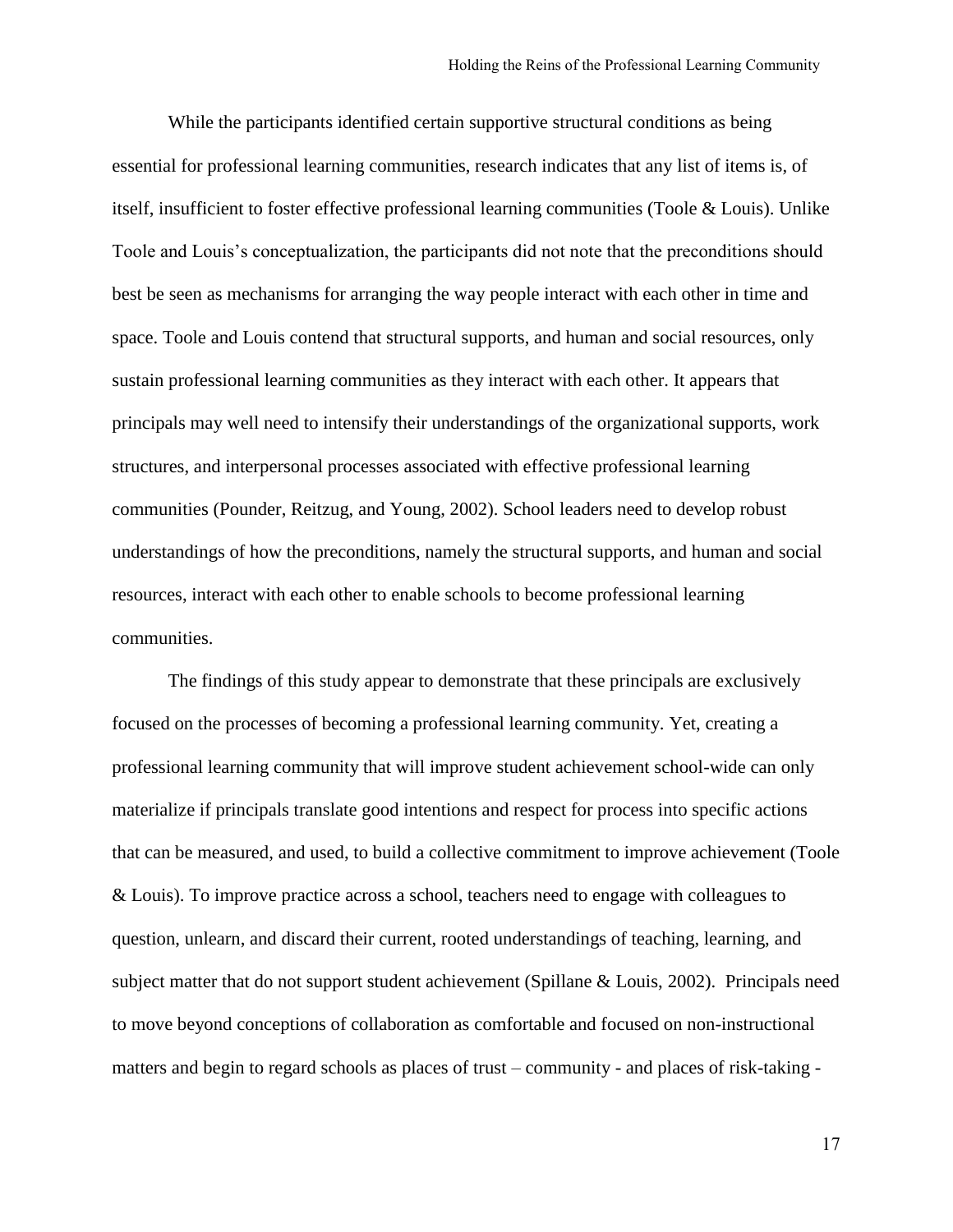learning organizations - where the collective commitment of teachers to improved student outcomes - professionalism - becomes a tie that binds the adults who work in schools (Toole  $\&$ Louis, 2002).

The participants appear to struggle with a perceived tension that exists between a notion of teacher as individual possessing professional attributes; and the notion of a professional in a learning community, where to be a professional means that one needs to learn constantly while in community with others (Nieto, 2003). The kind of community that is required to shape teachers' beliefs to support students' opportunities to learn should allow and provide occasions for the kind of disagreement and disequilibrium that comes with critical questioning and debates of best practices. The relationships among staff that need to exist should encourage deep collaboration on matters of instruction, the nature of teaching, and of learning that surfaces and critiques core assumptions about students, how they learn, and what the role of teachers should be (Toole  $\&$ Louis, 2002).

#### **Conclusion**

While it has been suggested professional learning communities hold the best promise for sustaining school improvement efforts (Crow et al., 2002; DuFour & Eaker, 1998; DuFour, Eaker, & DuFour, 2005; Hord, 1997, 2004; Toole & Louis, 2002), the efforts associated with nurturing one will lack results if a key figure in developing and nurturing it – the principal – lacks the clarity of what a school as professional learning community is, and what is required for a school to become one. There is much to be learned from these principals' perceptions of professional learning communities. The eight themes identified in this study provide a tentative framework to better understand what professional learning communities are perceived to be from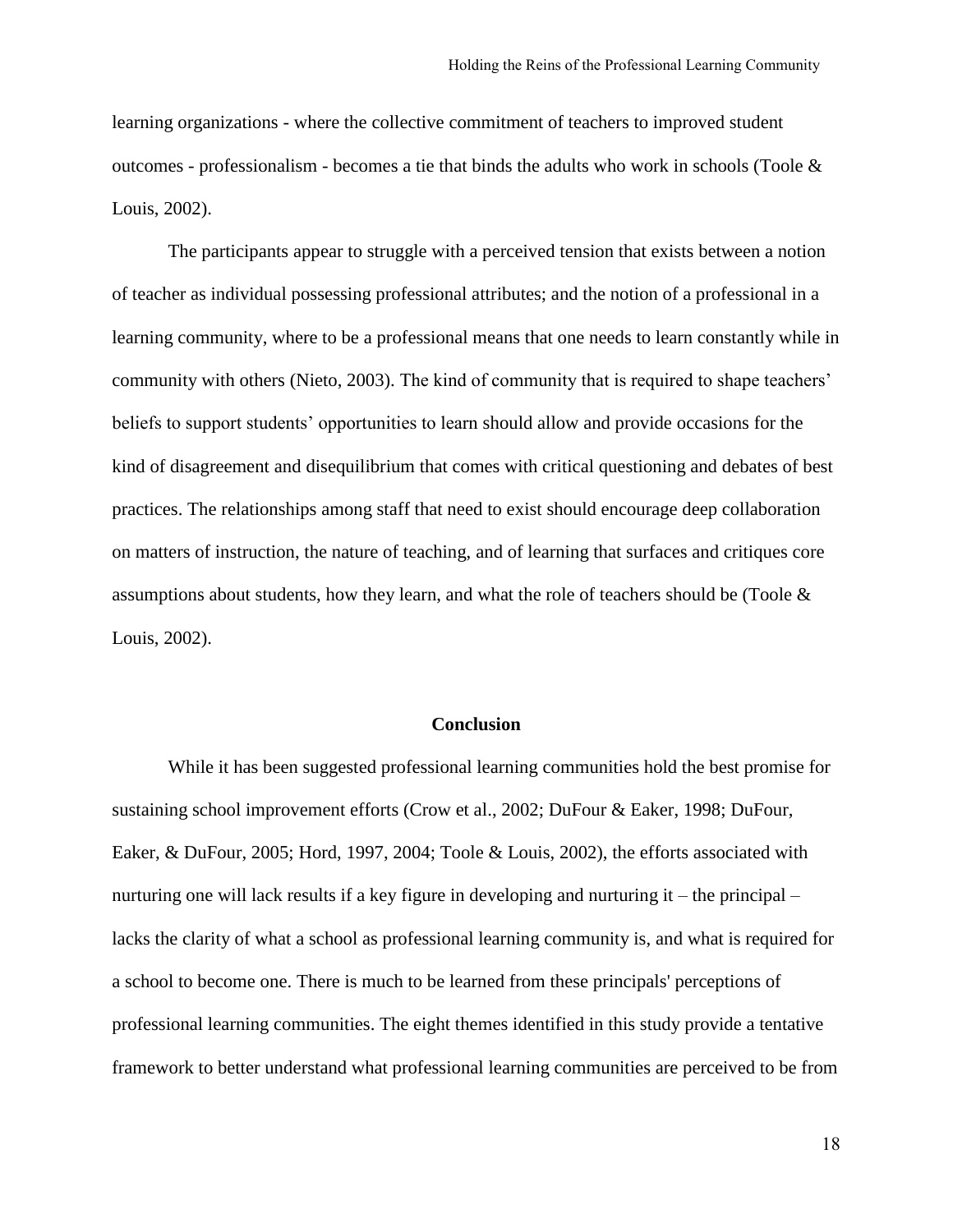practicing administrators' perspectives, and provide some insight into what may be required to develop more complete understandings for those who wish to establish them as mechanisms for improving student outcomes school-wide.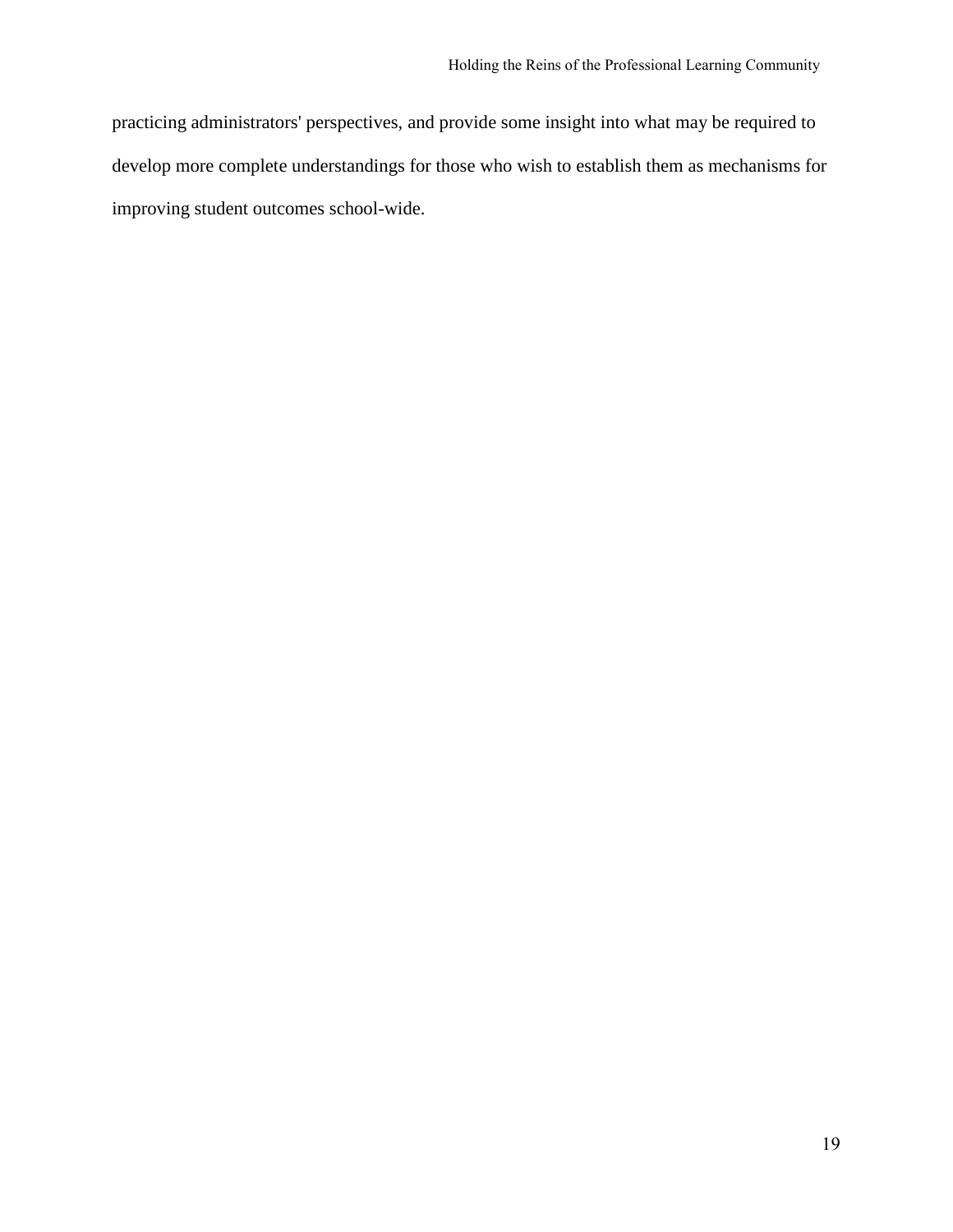#### **References**

- Argyris, C. (2000). *Flawed advice and the management trap: How managers can know when they're getting good advice and when they're not*. New York: Oxford University Press.
- Barth, R.S. (2006). Relationships within the schoolhouse. *Educational Leadership, 63*(6), 9-13.
- Blase, J., & Blase, J. (2003). *Breaking the silence: Overcoming the problem of principal mistreatment of teachers*. Thousand Oaks, CA: Corwin Press.
- Boote, D.N., & Beile, P. (2005). Scholars before researchers: On the centrality of the dissertation literature reviews in research preparation. *Educational Researcher, 34*(6), 3- 15.
- Boyatzsis, R. (1998). *Transforming qualitative information: Thematic analysis and code development*. Thousand Oaks, CA: Sage.
- Clark, D.L., & Astuto, T.A. (1994). Redirecting reform: Challenges to popular assumptions about teachers and students. *Phi Delta Kappan, 75*, 513 – 520.
- Coffey, A., & Atkinson, P. (1996). *Making sense of qualitative data: Complementary research strategies*. Thousand Oaks, CA: Sage.
- Crabtree, B., & Miller, W. (1999). A template approach to text analysis: Developing and using codebooks. In B. Crabtree & W. Miller (Eds.), *Doing qualitative research* (pp. 163- 177). Newbury Park, CA: Sage.
- Crow, G.M., Hausman, C. S., & Scribner, J. P. (2002). Reshaping the role of the school principal. In J. Murphy (Ed.), *The educational challenge: Redefining leadership for the 21st century* (pp. 189-210). Chicago: University of Chicago Press.
- Daly, J., Kellehear, A., & Gliksman, M. (1997). *The public health researcher: A methodological approach.* Melbourne, Australia: Oxford University Press.
- DuFour, R., & Eaker, R. (1998). *Professional learning communities at work: Best practices for enhancing student learning.* New York: National Educational Services.
- DuFour, R. Eaker, R., & DuFour, R. (2005). Recurring themes of professional learning communities and the assumptions they challenge. In R. DuFour, R. Eaker & R. DuFour (Eds.), *On common ground: The power of professional learning communities* (pp. 7-30). Bloomington, IN: National Educational Services.
- Elmore, R. F. (2000). *Building a new structure for school leadership*. Washington, DC: Albert Shanker Institute.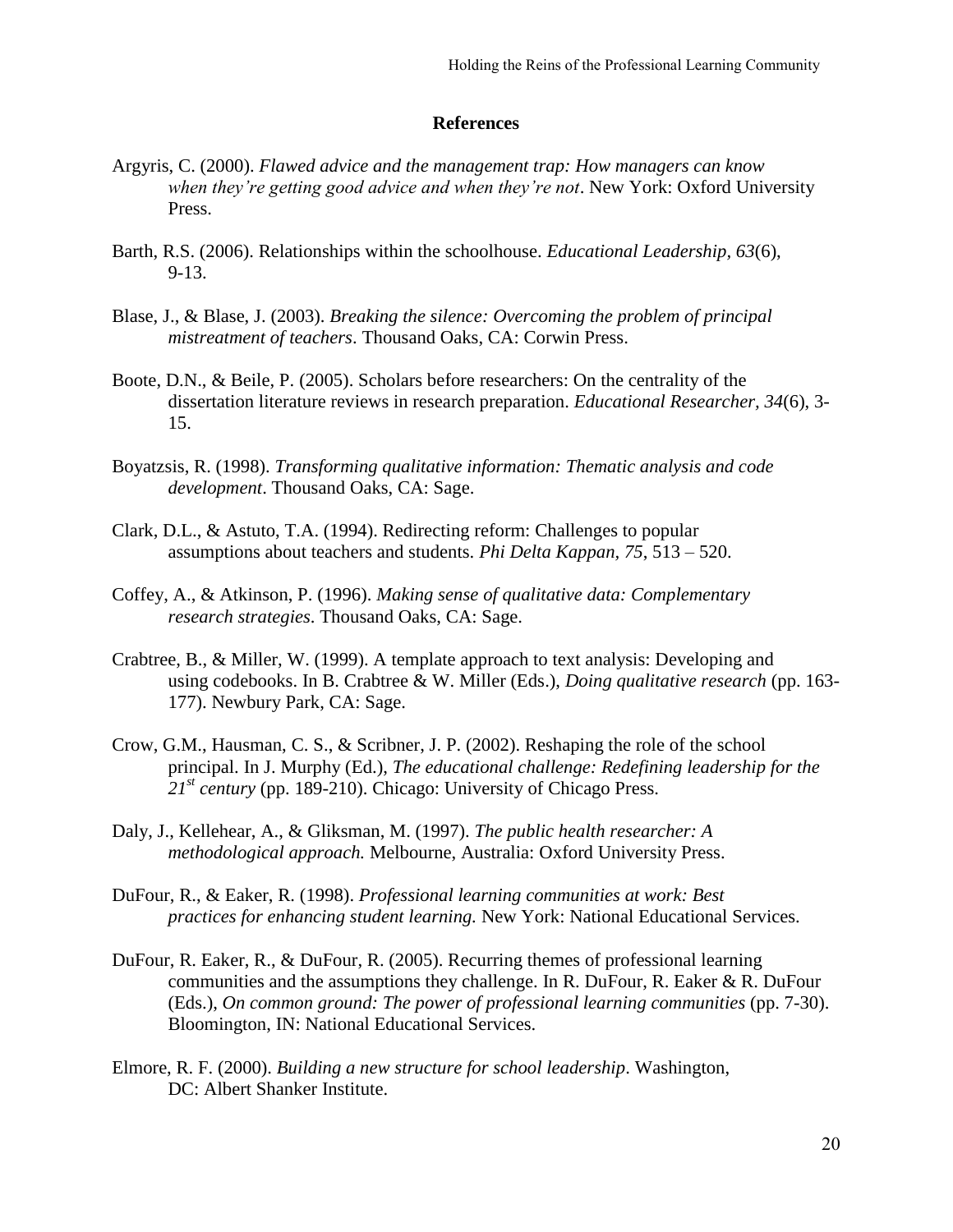- Ertl, H., & Plante, J. (2004). *Connectivity and learning in Canada's schools*. Statistics Canada - Science, Innovation and Electronic Information Division. Catalogue No. 56F0004MIE - No. 011. Retrieved March 22, 2006 from www.statcan.ca/english/research/56F0004MIE/56F0004MIE2004011.pdf.
- Fereday, J., & Muir-Cochrane, E. (2006). Demonstrating rigor using thematic analysis: A hybrid approach of inductive and deductive coding and theme development. *International Journal of Qualitative Methods*, *5*(1), article xx. Retrieved December 9, 2008 from http://www.ualberta.ca/~iiqm/backissues/5\_1/pdf/fereday.pdf
- Fullan, M. (2001, August). Implementing change at the building level. A paper prepared for W. Owings & L. Kaplan (Eds.), *Critical and emerging issues for educational leadership*. Retrieved February 4, 2005 from www.michaelfullan.ca.
- Hatch, J.A. (2002). *Doing qualitative research in education settings.* Albany, NY: SUNY Press.
- Hord, S. (1997). Professional learning communities: What are they and why are they important. *Southwest Educational Development Laboratory Issues…about change, 6*(1), 1-9. Retrieved September 28, 2005 from www.sedl.org/change/issues/issues61.html
- Hord, S. (2004). Professional learning communities: An overview. In S. Hord (Ed.), *Learning together, leading together: Changing schools through professional learning communities* (pp.5-14). New York: Teachers College Press.
- Knapp, M.S. (2003). Professional development as a policy pathway. *Review of Research in Education, 27*, 109-156.
- Kruger, R.A., & Casey, M.A. (2000). *Focus groups: A practical guide for applied research* (3<sup>rd</sup> ed.). Thousand Oaks, CA: Sage.
- Lincoln, Y., & Guba, E. (1985). *Naturalistic inquiry*. Thousand Oaks, CA: Sage.
- Little, J. W. (2003). Inside Teacher Community: Representations of Classroom Practice. *Teachers College Record*, Retrieved January 28, 2005 from http://www.tcrecord.org.
- McLeod, J. (2001). *Qualitative research in counselling and psychotherapy*. Thousand Oaks, CA: Sage.
- Mitchell, C., & Sackney, L. (2001). Building capacity for a learning community. *Canadian Journal of Educational Administration and Policy, 19*.(2001). Retrieved December 11, 2008 from www.umanitoba.ca/publications/cjeap/articles/ mitchellandsackney.html
- Morrissey, M. (2000). *Professional learning communities: An ongoing exploration*. Austin, TX: Southwest Educational Development Laboratory.